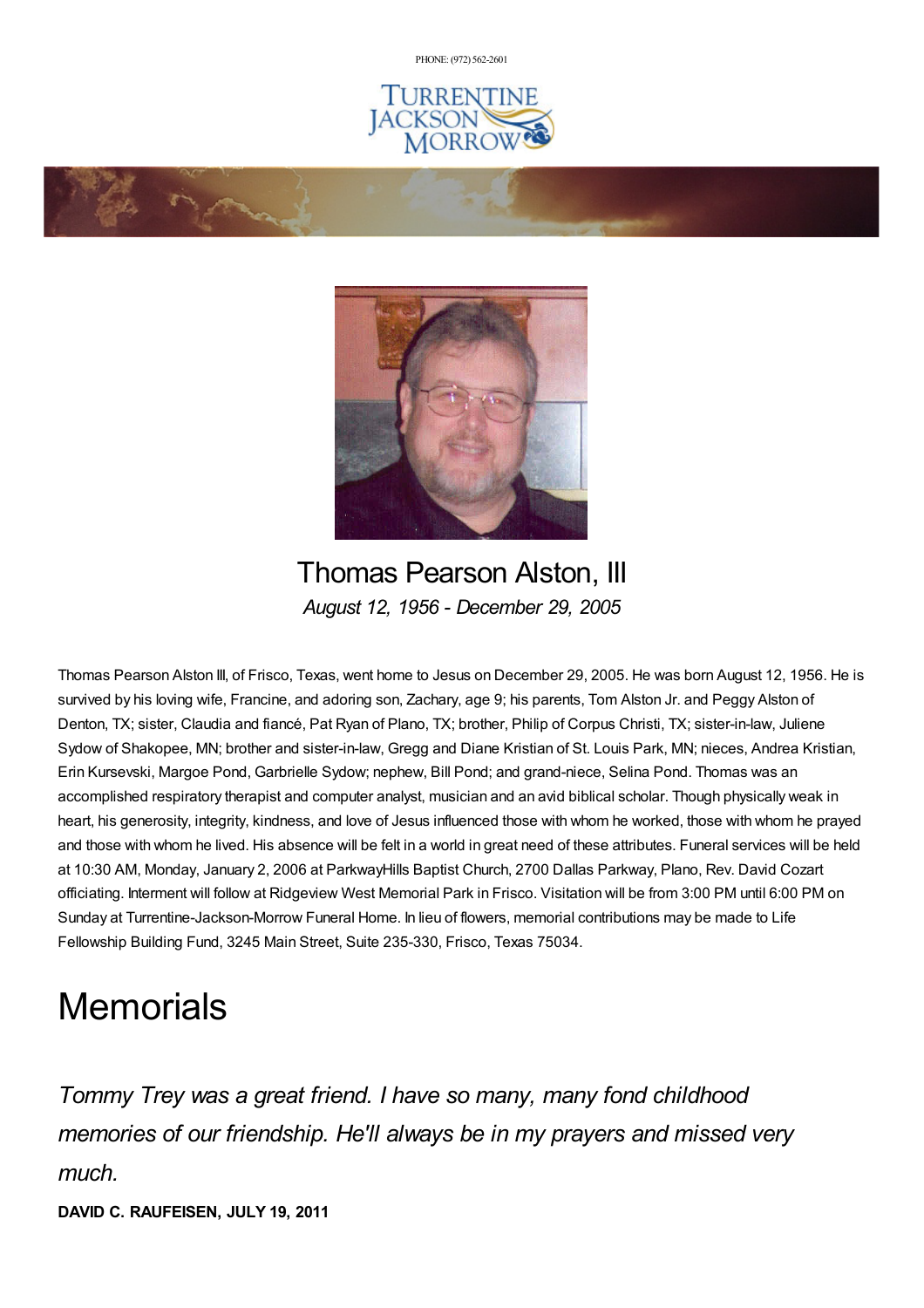*Tommy was never mad, always loving, always patient, always laughing. I miss his bad jokes, his funny birthday songs, his gentle teasing, his calling me "baby sister", his ever present smile and outlook, no matter what. I miss knowing no matter what I did, he would still love me and be there for me. I'm grateful to have had such a loving and caring big brother. I'm grateful that he brought Francine and Zach into our lives. I'm grateful for the time we had to spend together, it didn't seem enough, but with someone like Tommy, it never could. I miss you like crazy Tommy Trey, but know we are all better people for having known you.*

### **CLAUDIA KAY ALSTON, JANUARY 11, 2006**

*Francine - I am so sorry to hear of your loss. There are no words to express how I feel. You are in my thoughts and be well. Sheila* **SHEILA BURKHARDT, JANUARY 4, 2006**

*Francine, My prayers and thoughts are with both you and Zack. I did not have a opportunity to meet Tom but I know he brought you happiness and joy. My deepest sympathy for you and your family....Anita Harris*

## **ANITA HARRIS, JANUARY 4, 2006**

*Francine and Zachary, we were so sorry to hear of your loss. May the Lord comfort and strengthen you in the New Year. You both are in our prayers.* **KATHERINE AND JOHN ORTMAN, JANUARY 2, 2006**

*Francine, my heart goes out to you and your son for your loss. May the Lord wrap His loving arms around you both and His love and your memories sustain you through your grief. You are both in my prayers. Sherry* **SHERRY PETTY, JANUARY 2, 2006**

*Francine and Zach Our heartfelt sadness hearing of the passing of Tom. He was an inspiration to all who ever knew him. From the time we knew him from Victorious Life, his beatiful wedding to his bride Francine to his playing the trumpet on the platform, and meeting his wonderful son Zachery. I can hear him playing his horn, now with the angel's band, and dancing with God's heaven's host. We will miss him, but oh heaven's gain. Praying for you Francine and Zachery. Brother and Sis Dixon John Dixon Betty Dixon*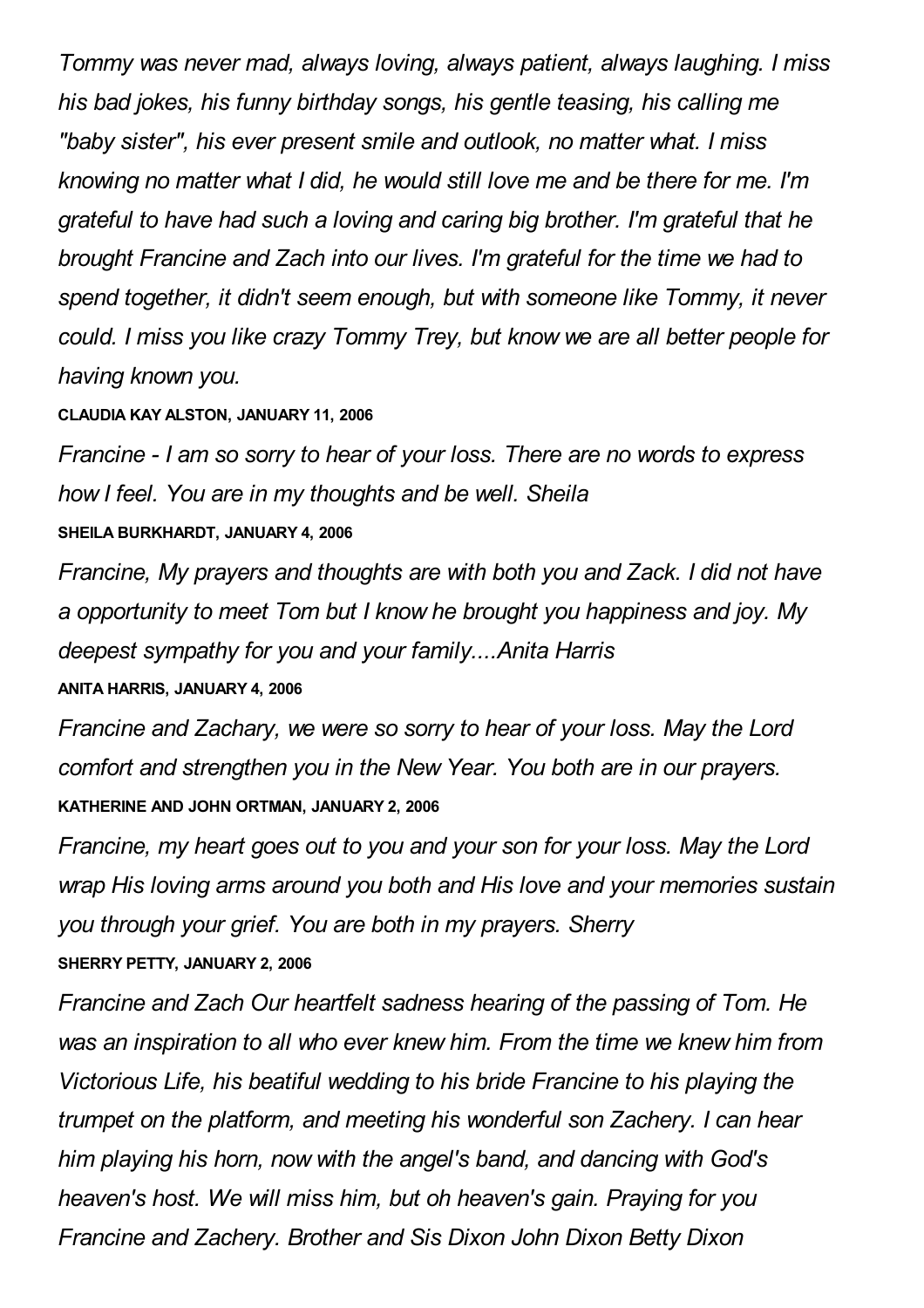#### **JOHN AND BETTY DIXON, JANUARY 2, 2006**

*I'm so sorry to hear of your loss. You and your son are in my prayers. Michelle* **MICHELLE DUNLAP - JAMES, JANUARY 2, 2006**

*Francine, You are loved & in my prayers.*

**FAITH BATES, JANUARY 2, 2006**

*One of Gods best has gone to his eternal rest.He will be missed. Francine and Zachary, you are in our prayers. John and Betty DIXON. BRO AND SIS Dixon. formally Victorious Life Assembly.*

**JOHN DIXON, JANUARY 1, 2006**

*I'll always remember Tom telling me that he and Jim were twins -- since they had so much in common -- music, career, even our house is the same! We are praying for you during this time.*

**MONICA L HEALER, JANUARY 1, 2006**

*Francine, my thoughts and prayers are with you. My deepest sympathy, Joe.* **JOE HAMILTON, JANUARY 1, 2006**

*Tom has gone home to his Father. His memory will be with us forever and some day we too will be able to join him. My thoughts and prayers are with Francine and Zachary. Tom will be missed but not forgotten.*

**PAT SCOTT, DECEMBER 31, 2005**

*Francine and Zach, we are so sorry for your loss. Thomas was an asset to our community because of his willingness to help with our HOA architectural committee, and your family's participation in our toy drive each year is such an encouragement to me and Tom. We pray that you and Zach will be comforted and strengthened during this time. Please do not hesitate to call us if you need anything at all. We are just down the street and we will be checking on you in the coming days.*

**TOM AND KATHY JACOBE, DECEMBER 31, 2005**

*What a wonderful picture of Tommy Tray with the sparkle of love and mischief in his eyes. When he entered the room he filled it with his presence of love. He was comforting and reassuring and you were glad to see him. I will miss him but I will grieve only for us as I know that he is now free in heaven. You were a*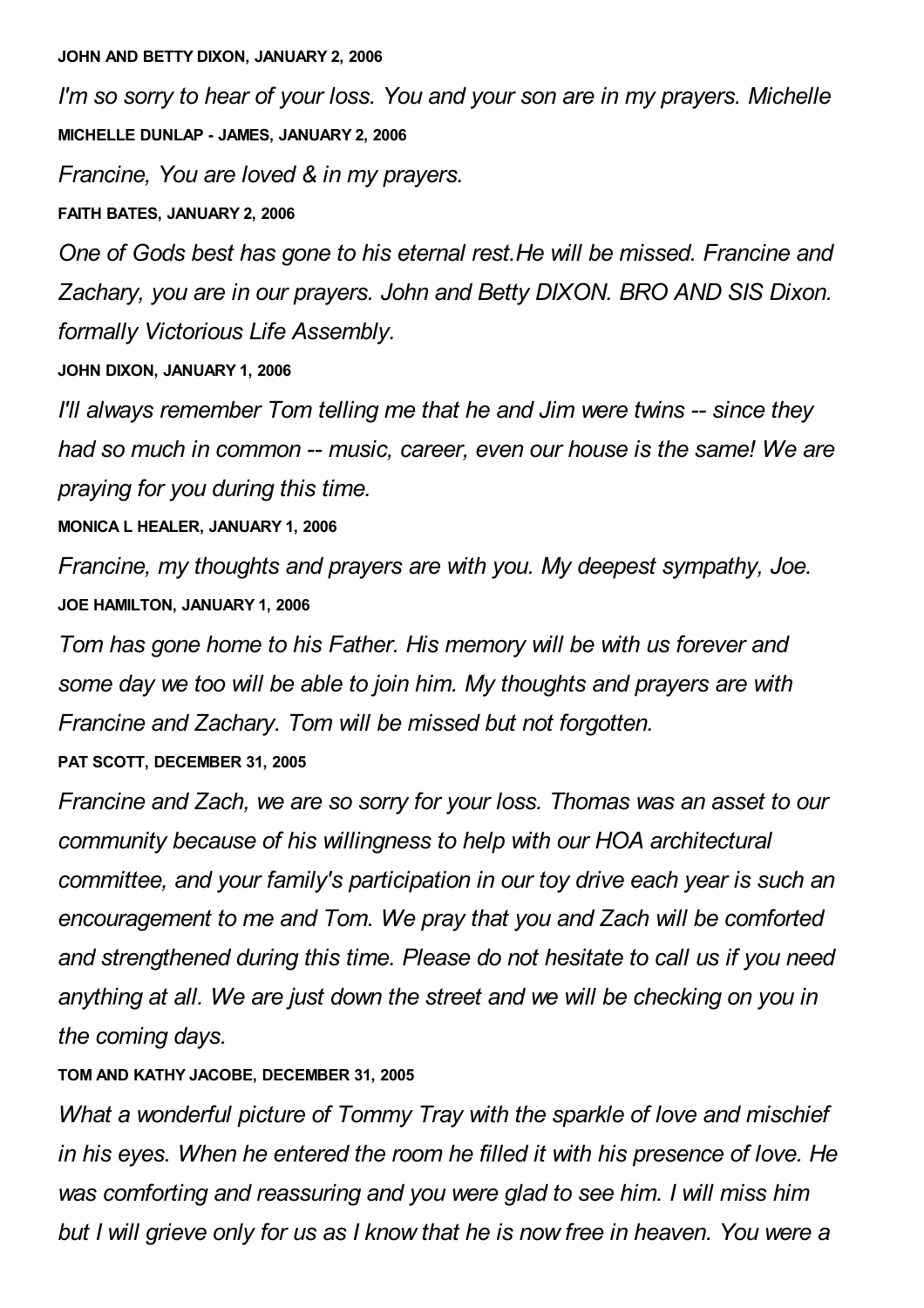*wonderful cousin. You loved me well. Neen.*

## **JANEEN L. SAFFLE, DECEMBER 31, 2005**

*As the oldest of the cousins, my memories of Tom go all the way back to his birth and childhood. Although he lived at a distance from the family in Texas for so many years, he was always loved enormously. Watching his growth from childhood into a wonderful, intelligent, loving, compassionate man -- one of God's gentle giants -- makes it even more difficult to let him go from this stage of life. But because he lived life so well in the steps of his lord and savior, he will truly be an angel watching over the rest of us during our time on this plane. I remember you with love, Tommy Trey, and I will miss you.* **JERRY JANE SHEERAN, DECEMBER 31, 2005**

*Francine, my prayer is that the Lord heals your broken heart and provide you with His divine peace and comfort. Remember these words from Isaiah 41:10: "Do not fear, for I am with you; do not be dismayed for I am your God. I will strenghten you and help you; I will uphold you with MY righteous right hand. Morning will come soon.*

## **ROWENA LEWIS, DECEMBER 31, 2005**

*Francine and Zach: We love you and are praying for you. Tom was a wonderful man full of wisdom and a zeal for life. We are better for having been able to know him and learn with and from him. Praying for God's peace and comfort for you. David, Lori, and Matthew Cozart*

**DAVID COZART, DECEMBER 31, 2005**

*Francine, Our prayers and thoughts are with you. Mary Helen and Ernie* **MARY HELEN SANDERS, DECEMBER 31, 2005**

*Francine and Zachary, May the Peace and Love of our Lord be with you.* **DEANN ZIBA, DECEMBER 31, 2005**

*Francine and Zachery - My thoughts and prayers are with you during this difficult time. May God continue to rain peace on you and your family.* **BRENDA INGRAM, DECEMBER 31, 2005**

*Our prayers are with you and your family....Ray*

**RAY INGRAM, DECEMBER 30, 2005**